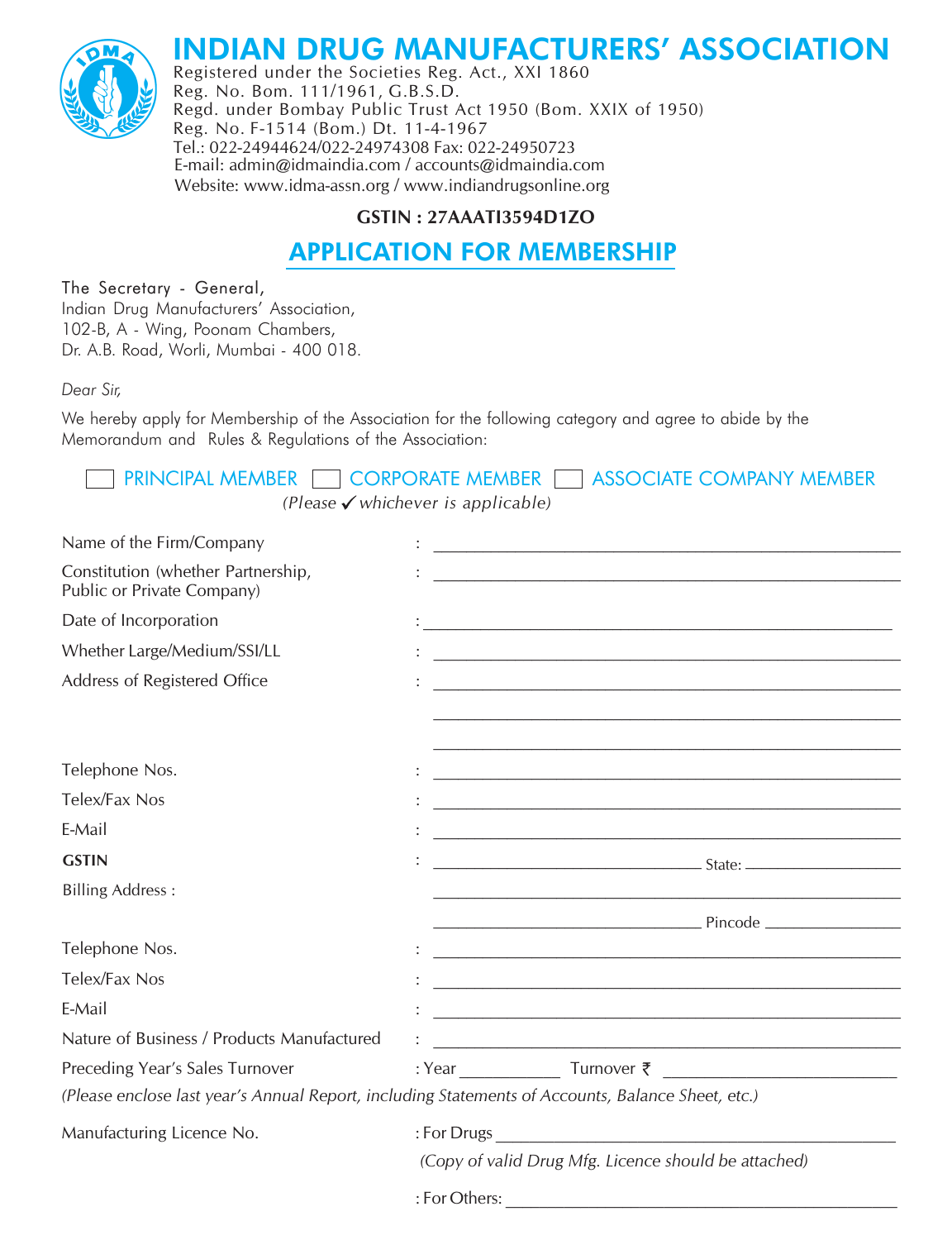Capital Employed

No. of Employees

**Brief Resume of Company** 

(Please mention salient features of your

Company's development, Research &

Development, Marketing etc.)

|                           | : Fixed: Working: Total: |  |
|---------------------------|--------------------------|--|
|                           |                          |  |
| ٠<br>$\ddot{\phantom{0}}$ |                          |  |
|                           |                          |  |
|                           |                          |  |
|                           |                          |  |
|                           |                          |  |
| : Value                   |                          |  |
| Countries                 |                          |  |

Exports

| <b>Department</b>         | Person In-charge | Telephone No. | E-mail | Mobile No. |
|---------------------------|------------------|---------------|--------|------------|
| Finance                   |                  |               |        |            |
| Marketing                 |                  |               |        |            |
| R & D                     |                  |               |        |            |
| Q & A                     |                  |               |        |            |
| Manufacturing             |                  |               |        |            |
| <b>HR</b>                 |                  |               |        |            |
| <b>Regulatory Affairs</b> |                  |               |        |            |

## Names of Directors/Partners/Proprietor

| 1                |  |
|------------------|--|
| 2.               |  |
| 3.               |  |
| $\overline{A}$ . |  |
| 5.               |  |

 $\overline{6}$ . 7. <u> 1989 - Johann Barbara, martxa alemaniar amerikan personal (h. 1989).</u> 8. 9. <u> 1989 - Johann Stein, fransk politik (d. 1989)</u> 10. <u> 1980 - Johann John Stein, marwolaeth a bhaile an t-Alban Stein an t-Alban Stein an t-Alban Stein an t-Alban S</u>

Persons authorized to represent the firm: (only two)

**Name** 

**Specimen Signature** 

2.

1.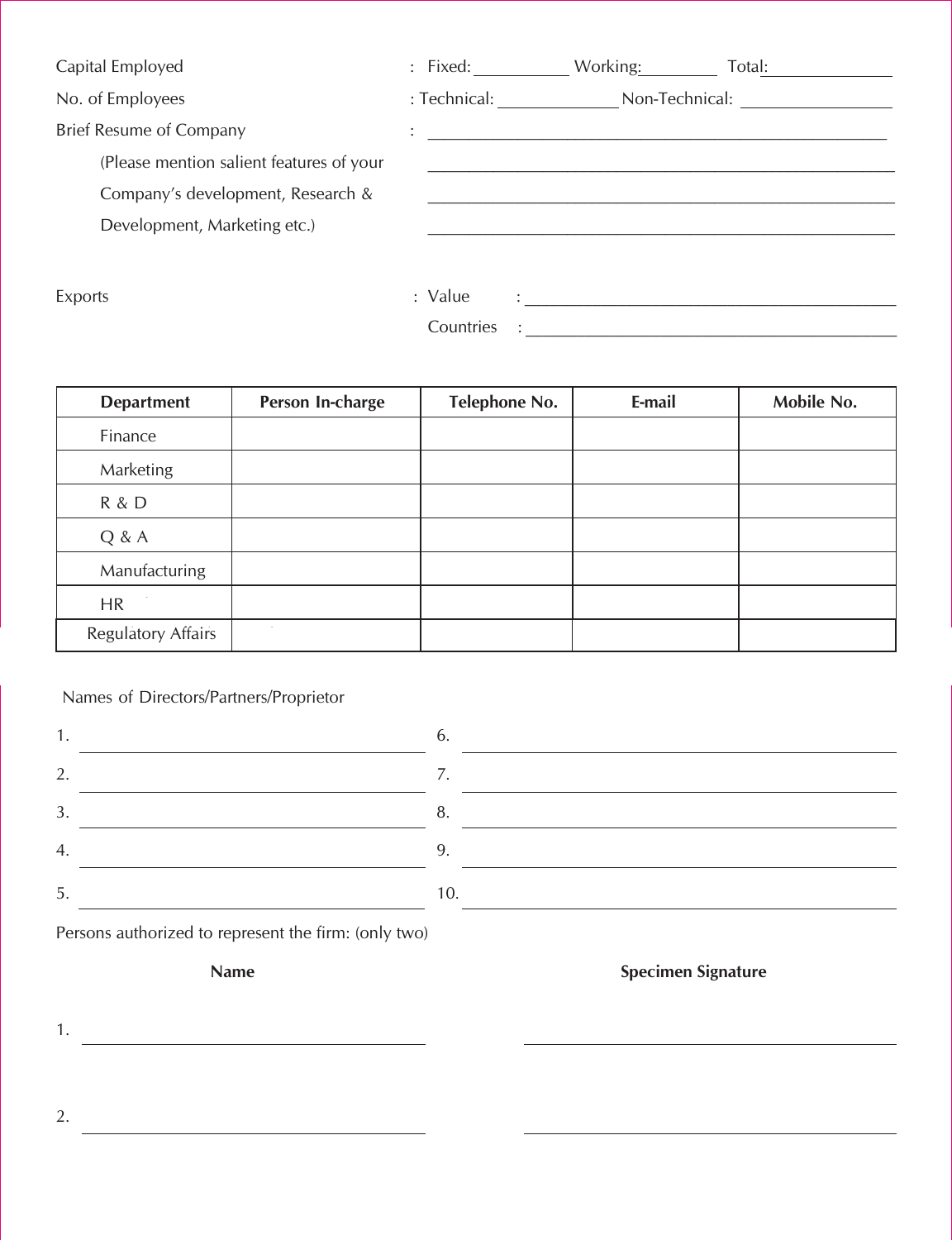Further in the event of percentage of foreign equity in our company exceeding 25% at any time in the future, it is hereby accepted and understood that our membership of this Association will automatically cease. We hereby confirm that foreign equity share capital of our company does not exceed 25% (Twenty Five percent).

 $\frac{1}{\sqrt{3}}$ 

- The aims and objects, as per the Memorandum, Rules and Regulations of the Indian Drug Manufacturers'<br>Association (abbreviated as "IDMA"): We hereby agree to abide by:<br>a) The aims and objects, as per the Memorandum, Rules and Regulations of the Indian Drug Manufacturers' Association (abbreviated as "IDMA"):
- b) Good Manufacturing Practices (GMP);
- c) IDMA Model Code of Pharmaceutical Marketing Practices:
- 2 "TDMA Model Code of Finantiaceducal Marketting Fractices,"<br>d) IDMA policy on Trade Related Intellectual Property Rights (TRIPS). 2 " " IDMA Model Code of Pharmaceutical Marketing Practices;<br>3 A " IDMA policy on Trade Related Intellectual Property Rights (TRIPS).

| d) IDMA policy on Trade Related Intellectual Property Rights (TRIPS).          |             |
|--------------------------------------------------------------------------------|-------------|
| We enclose herewith a crossed cheque/demand draft on Mumbai Bank for $\bar{z}$ | towards the |
| membership fee. If remittance is made through RTGS/NEFT, then the UTR Number   |             |
| dated                                                                          |             |

#### **IDMA Bank Details:**

**Name : VIJAYA BANK, Address : G 4 Poonam Chambers, Annie Besant Road, Mumbai, 400 018, Maharashtra Branch: Worli, Name of Account Holder: INDIAN DRUG MANUFACTURERS' ASSOCIATION Account No. : 502800300000136, IFSC Code :VIJB0005028**

For (Stamp of the firm/co.)  $\overline{0}$  (stamp of the mm/co.)

Date: **Director/Partner/Proprietor** 

- i) Application Forms are required to be proposed and seconded by two members of IDMA by their authorized signatory affixing the rubber stamp of the firm/Company. 8 ??;820C8>=>A<B0A4 A4@D8A43C>14?A>?>B430=3B42>=3431HCF><4<14AB>5 "1HC748A0DC7>A8I43 Application Forms are required to be proposed and seco
- ii) The location of the registered office (not location of plants) will determine the State Board in which the company/firm falls. 88 )74 ;720 ;<br>20 Carthage - Carthage - Carthage - Carthage - Carthage - Carthage - Carthage - Carthage - Carthage - Carthage The location of the
- iii) The proposer & seconder should have renewed their membership for the current year. Otherwise, the application would be treated as incomplete and liable to be rejected. 888 )74 ?A>?>B4A B42>=34A B7>D;3 70E4 A4=4F43C748A<4<14AB78?5>AC74 2DAA4=C H40A \$C74AF8B4C74 The proposer & seconder should have renewed their membersh

%'\$%\$(. (\$#. %'\$%\$(. (\$#.

# **FOR OFFICE USE ONLY**

Scrutinized & found in order :  $\mathcal{L}=\mathcal{L}(\mathcal{L}+\mathcal{L}+\mathcal{L}+\mathcal{L}+\mathcal{L}+\mathcal{L}+\mathcal{L}+\mathcal{L}+\mathcal{L}+\mathcal{L}+\mathcal{L}+\mathcal{L}+\mathcal{L}+\mathcal{L}+\mathcal{L}+\mathcal{L}+\mathcal{L}+\mathcal{L}+\mathcal{L}+\mathcal{L}+\mathcal{L}+\mathcal{L}+\mathcal{L}+\mathcal{L}+\mathcal{L}+\mathcal{L}+\mathcal{L}+\mathcal{L}+\mathcal{L}+\mathcal{L}+\mathcal{L}+\mathcal{L}+\mathcal{L}+\mathcal{L}+\mathcal{$ 

PUT UP AT THE EXECUTIVE COMMITTEE MEETING HELD ON<br>AND APPROVED. .<br>Put up at the executive committee meeting held on

PRESIDENT, IDMA